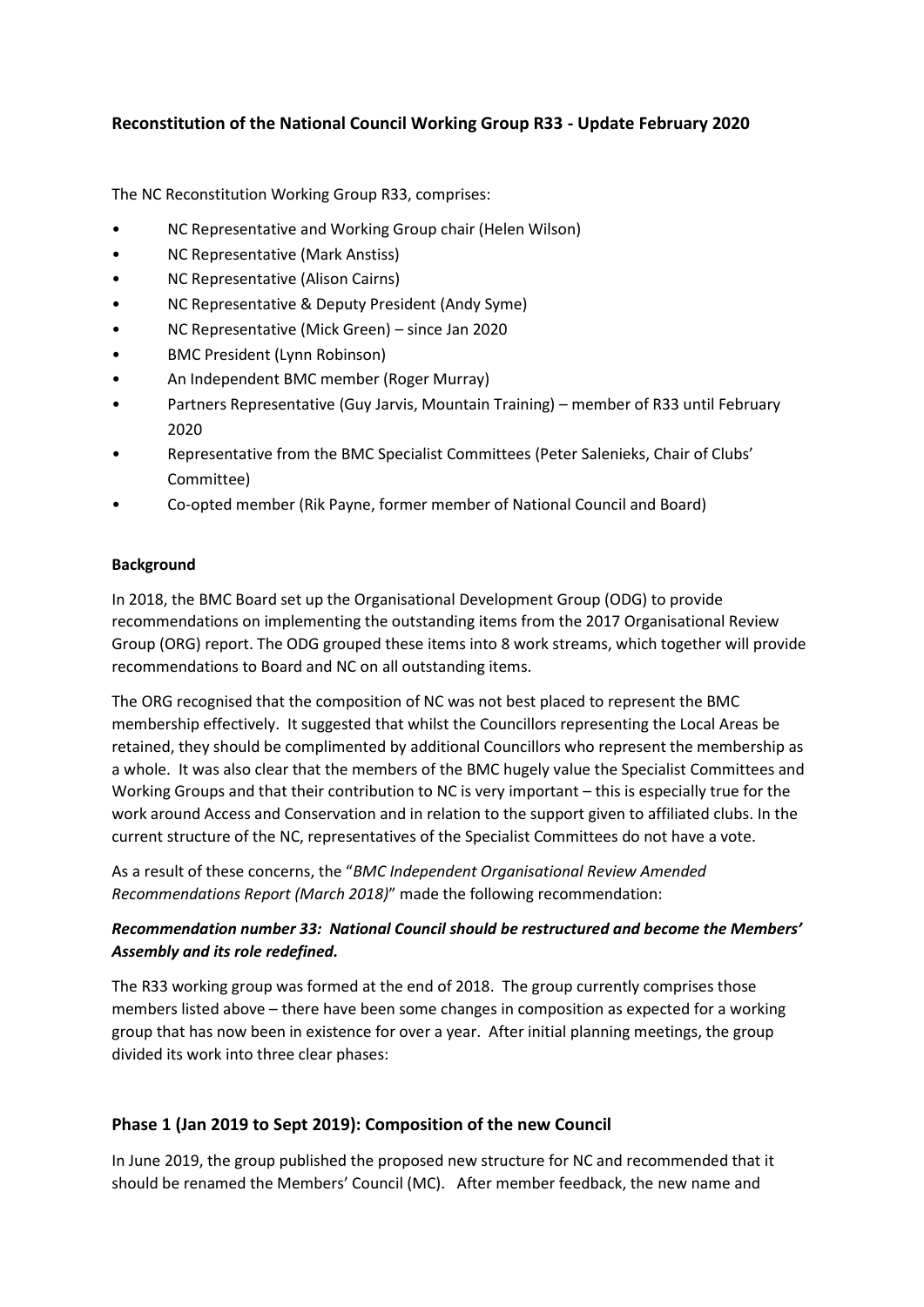structure were agreed by NC in September 2019 and the new MC will have its inaugural meeting on 14 June 2020, the day after the AGM. See th[e previous R33 report](https://www.thebmc.co.uk/Handlers/DownloadHandler.ashx?id=1688) from June 2019 for details of the structure.

# **Phase 2 (Sept 2019 to June 2020): Creation of the framework necessary for the new MC to function effectively**

The group has been meeting once a week since September to establish what needs to done in order for MC to function effectively, then to implement the necessary changes required. Throughout this process, the group has sought to involve the rest of NC as well as all other interested parties, by means of briefings, workshops and webinars, so that a good consensus is reached. As a result, the R33 working group is making good progress towards creating the necessary framework for MC to function effectively ahead of 14 June 2020. The key outputs / decisions are listed below:

- 1. MC Terms of Reference (ToRs): Currently in draft. Following comment from the ODG, the ToRs will be discussed at NC on 28 March after which a final draft will be produced for circulation to / comment from members ahead of the AGM on 14 June 2020. At the AGM, members will be asked to vote on whether to accept an ordinary resolution to adopt the new MC ToRs.
- 2. MC Code of Practice: Now complete[, click here](https://www.thebmc.co.uk/Handlers/DownloadHandler.ashx?id=1890) to view. Feedback welcome.
- 3. Nationally Elected Councillors (NECs): This new category of councillor was announced in the June 2019 report and was created to represent the membership as a whole, but in particular those members who don't identify with either areas or clubs. Each position will also be selected to represent certain strategic themes or skills as identified and agreed by the MC. Two NECs will be elected at the 2020 AGM - full details of these roles will be advertised on the BMC website on / around 20/3/20. NC was fully consulted on which two areas NECs should represent. They took part in a ranking exercise of a wide number of themes and the results were discussed and then voted on during a webinar meeting. It was concluded that the first two NECs would represent membership engagement and hillwalking.
- 4. Constituency Councillors: These are the second of the new councillor positions announced in the June 2019 report, created to improve representation for two particular categories of members: those who are also members of Mountain Training (MT), and those who are also members of BMC affiliated clubs. The Club Members' Constituency Councillor will be elected at the 2020 AGM (again, full details of this post will be advertised on the BMC website on / around 20/3/20), whereas the MT constituency councillor election process is to be run by MT.
- 5. Councillor Role descriptions: Final draft now complete, [click here to view.](https://www.thebmc.co.uk/Handlers/DownloadHandler.ashx?id=1891) Again, feedback welcome. This has been an extensive document to write and work is ongoing.
- 6. Councillor Election processes: This is another extensive document detailing procedures for each of the roles within the MC. It is still in draft and is intended to be incorporated into the MC ToRs, so will be available for comment as described in item 1 above. The group has also led on developing the proposed process for the appointment of Council Nominated